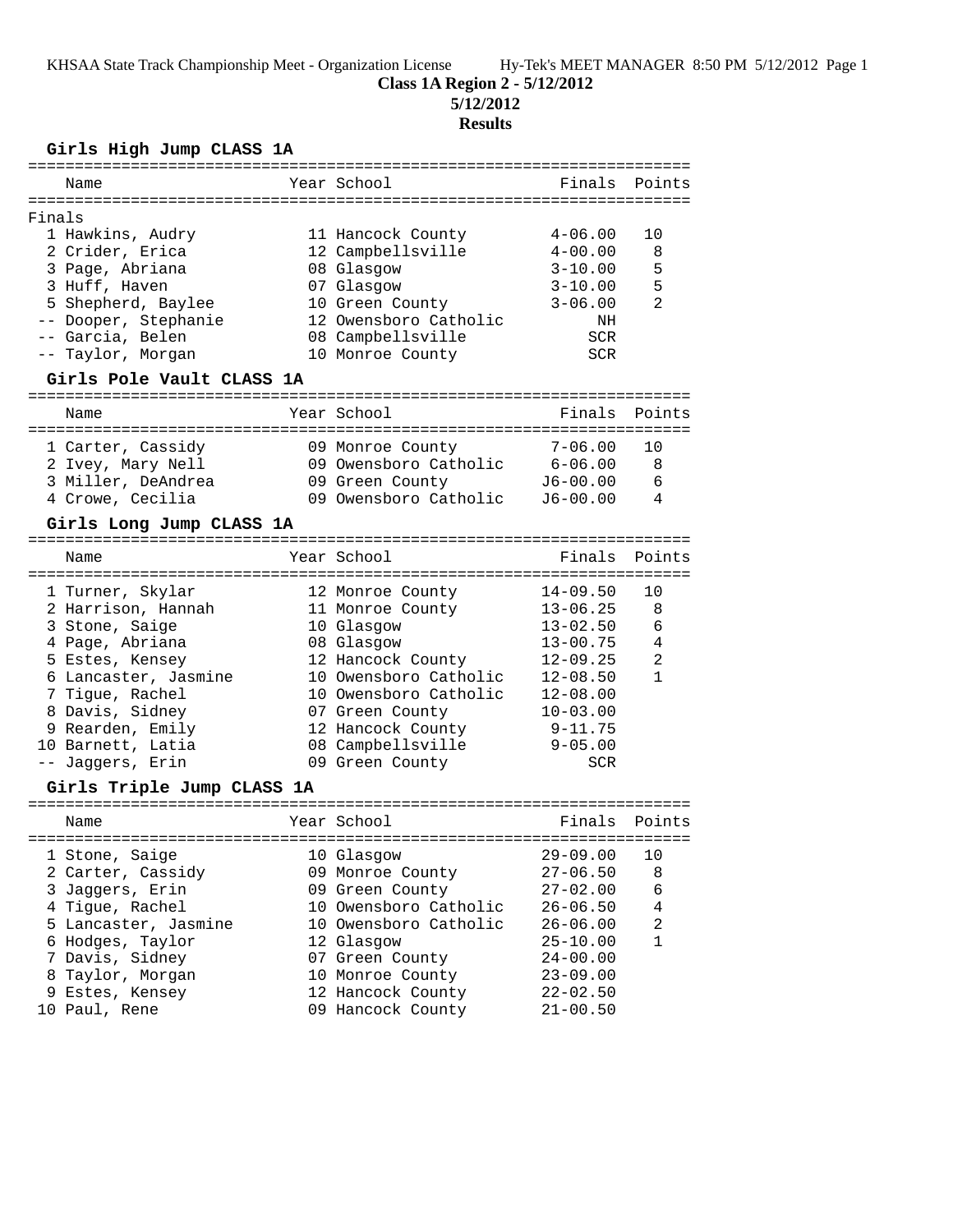**Class 1A Region 2 - 5/12/2012**

**5/12/2012**

#### **Results**

#### **Girls Shot Put CLASS 1A**

| Name                   | Year School           | Finals Points |    |
|------------------------|-----------------------|---------------|----|
|                        |                       |               |    |
| 1 Talbott, Mikayla     | 08 Green County       | $31 - 08.00$  | 10 |
| 2 Hogg, Danielle       | 10 Owensboro Catholic | $30 - 08.50$  | 8  |
| 3 Sherrill, Chryslee   | 11 Green County       | $29 - 09.00$  | 6  |
| 4 Hamilton, Anna       | 07 Hancock County     | $23 - 11.50$  | 4  |
| 5 Hurst, Becca         | 09 Hancock County     | $22 - 08.00$  | 2  |
| 6 Taylor, Morgan       | 10 Monroe County      | $22 - 07.50$  |    |
| 7 Spivey, Kelsey       | 10 Cumberland County  | $22 - 03.00$  |    |
| 8 Tique, Megan         | 12 Owensboro Catholic | $22 - 00.50$  |    |
| 9 Cravens, Jessica     | 09 Metcalfe County    | $21 - 09.00$  |    |
| 10 Smith, Daedawn      | 10 Glasgow            | $21 - 06.50$  |    |
| 11 East, Shae          | 10 Frederick Fraize   | $20 - 03.50$  |    |
| 12 Schwartz, Toni      | 07 McLean County      | $17 - 10.00$  |    |
| 13 Brockway, Mary Beth | 10 Frederick Fraize   | $15 - 08.00$  |    |

#### **Girls Discus Throw CLASS 1A**

======================================================================= Year School Finals Points ======================================================================= 1 Sherrill, Chryslee 11 Green County 103-07 10 2 Talbott, Mikayla 08 Green County 86-04 8 3 Hogg, Danielle 10 Owensboro Catholic 68-01 6 4 Tigue, Megan 12 Owensboro Catholic 67-00 4 5 Hurst, Becca 09 Hancock County 62-07 2 6 Hamilton, Anna 07 Hancock County 59-07 1 7 Spivey, Kelsey 10 Cumberland County 54-10 8 Cravens, Jessica 09 Metcalfe County 52-06 9 Schwartz, Toni 07 McLean County 50-05 10 East, Shae 10 Frederick Fraize 47-03 11 Brockway, Mary Beth 10 Frederick Fraize 40-08 -- Smith, Daedawn 10 Glasgow SCR -- Green, Rachel 12 McLean County SCR

#### **Boys High Jump CLASS 1A**

| Name                                                                                                                                                                                          | Year School                                                                                                                                                                                           | Finals Points                                                                                                                      |                                          |
|-----------------------------------------------------------------------------------------------------------------------------------------------------------------------------------------------|-------------------------------------------------------------------------------------------------------------------------------------------------------------------------------------------------------|------------------------------------------------------------------------------------------------------------------------------------|------------------------------------------|
| 1 Haaff, Austin<br>2 Claywell, Alex<br>3 Dial, Logan<br>4 Geralds, Devin<br>5 Bryant, Codie<br>6 Young, Kendon<br>7 Edge, Corey<br>-- Smith, LaJuan<br>-- Revlett, Jacob<br>-- Wilson, Jordan | 10 Hancock County<br>12 Cumberland County<br>10 Campbellsville<br>09 Monroe County<br>09 Green County<br>08 Campbellsville<br>10 Hancock County<br>12 Glasgow<br>10 McLean County<br>10 McLean County | $5 - 10.00$<br>$5 - 06.00$<br>$J5 - 04.00$<br>$J5-04.00$<br>$J5 - 04.00$<br>$5 - 00.00$<br>$4 - 08.00$<br>SCR<br><b>SCR</b><br>SCR | 10<br>8<br>6<br>4<br>$\mathfrak{D}$<br>1 |
|                                                                                                                                                                                               |                                                                                                                                                                                                       |                                                                                                                                    |                                          |

#### **Boys Pole Vault CLASS 1A**

| Name           |  | Year School           |              | Finals Points |
|----------------|--|-----------------------|--------------|---------------|
| 1 Hayden, Seth |  | 09 Owensboro Catholic | $10 - 00.00$ | - 1 ∩         |
| 2 Miller, Josh |  | 12 Green County       | $9 - 06.00$  |               |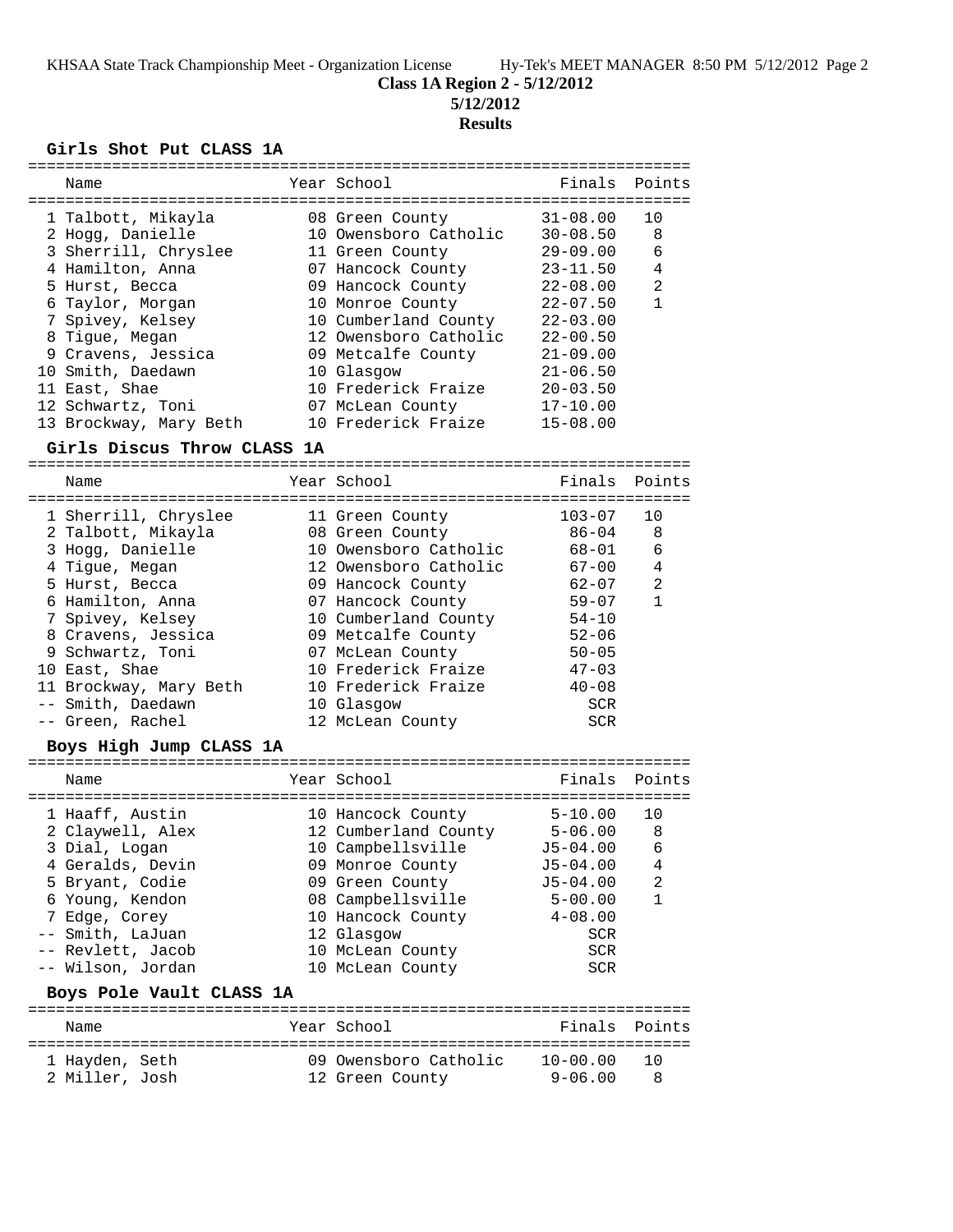**Class 1A Region 2 - 5/12/2012**

**5/12/2012**

### **Results**

| 3 Pauley, Philip<br>$8 - 06.00$<br>09 Green County<br>6<br>12 Owensboro Catholic<br>-- Mahoney, Justin<br>SCR.<br>Boys Long Jump CLASS 1A<br>Points<br>Year School<br>Finals<br>Name<br>$19 - 09.75$<br>1 Navalta, Thomas<br>10<br>12 Green County<br>10 Monroe County<br>2 Huff, Carleton<br>$18 - 05.00$<br>8<br>3 Wooten, Josh<br>12 Glasgow<br>$17 - 09.50$<br>6<br>4 London, Zach<br>11 Monroe County<br>$17 - 07.50$<br>4<br>2<br>5 Payne, Clark<br>10 Owensboro Catholic<br>$16 - 00.50$<br>6 Bryant, Codie<br>$\mathbf{1}$<br>09 Green County<br>$15 - 03.50$<br>7 Edge, Corey<br>10 Hancock County<br>$14 - 07.00$<br>8 Dial, Logan<br>10 Campbellsville<br>$13 - 08.50$<br>9 Hunter, Dakota<br>10 Cumberland County<br>$13 - 04.00$<br>10 Blandford, Jacob<br>12 McLean County<br>$13 - 03.00$<br>11 Sigler, Jon<br>$13 - 00.00$<br>10 Hancock County<br>12 Wilson, Connor<br>07 Campbellsville<br>$12 - 11.25$<br>Boys Triple Jump CLASS 1A<br>Year School<br>Finals<br>Points<br>Name<br>1 Navalta, Thomas<br>$40 - 04.00$<br>10<br>12 Green County<br>12 Monroe County<br>2 Short, Lucas<br>$37 - 09.00$<br>8<br>10 Hancock County 37-03.75<br>3 Haaff, Austin<br>6<br>4 London, Zach<br>11 Monroe County<br>$35 - 05.75$<br>4<br>5 Payne, Clark<br>10 Owensboro Catholic<br>2<br>32-08.00<br>6 Hunter, Dakota<br>$\mathbf{1}$<br>10 Cumberland County<br>$28 - 08.50$<br>7 Wilson, Connor<br>07 Campbellsville<br>$27 - 10.50$<br>10 Hancock County<br>8 Sigler, Jon<br>$27 - 08.25$<br>-- Wooten, Josh<br>12 Glasgow<br><b>SCR</b><br>Boys Shot Put CLASS 1A<br>Year School<br>Finals Points<br>Name<br>12 Owensboro Catholic<br>$52 - 01.00$<br>1 White, Jordan<br>10<br>2 Westmoreland, Dakota 11 Green County<br>$44 - 00.00$<br>8<br>3 Sublett, Delaney<br>12 Glasgow<br>$40 - 01.50$<br>6<br>4 Hodges, Jacob<br>11 Monroe County<br>$38 - 03.00$<br>4<br>10 Cumberland County<br>$37 - 11.00$<br>2<br>5 Poole, Chance<br>6 Lewis, Will<br>12 Cumberland County<br>$37 - 04.00$<br>1<br>7 Basham, Ben<br>11 Hancock County<br>$35 - 06.00$<br>8 Hedgespeth, Andrew<br>09 Green County<br>$35 - 05.00$<br>9 McPherson, Chandler<br>11 Monroe County<br>$32 - 02.00$<br>10 Rickard, Jacob<br>08 McLean County<br>$31 - 11.50$<br>11 Brandle, Tyler<br>09 Hancock County<br>$29 - 10.50$<br>12 Caraway, Brandon<br>09 McLean County<br>$29 - 06.00$<br>13 Murphy, D'Sean<br>10 Campbellsville<br>$28 - 07.00$<br>-- Carrico, Chase<br>11 Owensboro Catholic<br>SCR<br>-- Rhinehart, Seth<br>10 Metcalfe County<br>SCR<br>-- Gusman, Brayan<br>10 Glasgow<br>SCR | Boys Pole Vault CLASS 1A |  |  |
|---------------------------------------------------------------------------------------------------------------------------------------------------------------------------------------------------------------------------------------------------------------------------------------------------------------------------------------------------------------------------------------------------------------------------------------------------------------------------------------------------------------------------------------------------------------------------------------------------------------------------------------------------------------------------------------------------------------------------------------------------------------------------------------------------------------------------------------------------------------------------------------------------------------------------------------------------------------------------------------------------------------------------------------------------------------------------------------------------------------------------------------------------------------------------------------------------------------------------------------------------------------------------------------------------------------------------------------------------------------------------------------------------------------------------------------------------------------------------------------------------------------------------------------------------------------------------------------------------------------------------------------------------------------------------------------------------------------------------------------------------------------------------------------------------------------------------------------------------------------------------------------------------------------------------------------------------------------------------------------------------------------------------------------------------------------------------------------------------------------------------------------------------------------------------------------------------------------------------------------------------------------------------------------------------------------------------------------------------------------------------------------------------------------------------------------------------------------------------------------------------------------------------------------------------------------------------------|--------------------------|--|--|
|                                                                                                                                                                                                                                                                                                                                                                                                                                                                                                                                                                                                                                                                                                                                                                                                                                                                                                                                                                                                                                                                                                                                                                                                                                                                                                                                                                                                                                                                                                                                                                                                                                                                                                                                                                                                                                                                                                                                                                                                                                                                                                                                                                                                                                                                                                                                                                                                                                                                                                                                                                                 |                          |  |  |
|                                                                                                                                                                                                                                                                                                                                                                                                                                                                                                                                                                                                                                                                                                                                                                                                                                                                                                                                                                                                                                                                                                                                                                                                                                                                                                                                                                                                                                                                                                                                                                                                                                                                                                                                                                                                                                                                                                                                                                                                                                                                                                                                                                                                                                                                                                                                                                                                                                                                                                                                                                                 |                          |  |  |
|                                                                                                                                                                                                                                                                                                                                                                                                                                                                                                                                                                                                                                                                                                                                                                                                                                                                                                                                                                                                                                                                                                                                                                                                                                                                                                                                                                                                                                                                                                                                                                                                                                                                                                                                                                                                                                                                                                                                                                                                                                                                                                                                                                                                                                                                                                                                                                                                                                                                                                                                                                                 |                          |  |  |
|                                                                                                                                                                                                                                                                                                                                                                                                                                                                                                                                                                                                                                                                                                                                                                                                                                                                                                                                                                                                                                                                                                                                                                                                                                                                                                                                                                                                                                                                                                                                                                                                                                                                                                                                                                                                                                                                                                                                                                                                                                                                                                                                                                                                                                                                                                                                                                                                                                                                                                                                                                                 |                          |  |  |
|                                                                                                                                                                                                                                                                                                                                                                                                                                                                                                                                                                                                                                                                                                                                                                                                                                                                                                                                                                                                                                                                                                                                                                                                                                                                                                                                                                                                                                                                                                                                                                                                                                                                                                                                                                                                                                                                                                                                                                                                                                                                                                                                                                                                                                                                                                                                                                                                                                                                                                                                                                                 |                          |  |  |
|                                                                                                                                                                                                                                                                                                                                                                                                                                                                                                                                                                                                                                                                                                                                                                                                                                                                                                                                                                                                                                                                                                                                                                                                                                                                                                                                                                                                                                                                                                                                                                                                                                                                                                                                                                                                                                                                                                                                                                                                                                                                                                                                                                                                                                                                                                                                                                                                                                                                                                                                                                                 |                          |  |  |
|                                                                                                                                                                                                                                                                                                                                                                                                                                                                                                                                                                                                                                                                                                                                                                                                                                                                                                                                                                                                                                                                                                                                                                                                                                                                                                                                                                                                                                                                                                                                                                                                                                                                                                                                                                                                                                                                                                                                                                                                                                                                                                                                                                                                                                                                                                                                                                                                                                                                                                                                                                                 |                          |  |  |
|                                                                                                                                                                                                                                                                                                                                                                                                                                                                                                                                                                                                                                                                                                                                                                                                                                                                                                                                                                                                                                                                                                                                                                                                                                                                                                                                                                                                                                                                                                                                                                                                                                                                                                                                                                                                                                                                                                                                                                                                                                                                                                                                                                                                                                                                                                                                                                                                                                                                                                                                                                                 |                          |  |  |
|                                                                                                                                                                                                                                                                                                                                                                                                                                                                                                                                                                                                                                                                                                                                                                                                                                                                                                                                                                                                                                                                                                                                                                                                                                                                                                                                                                                                                                                                                                                                                                                                                                                                                                                                                                                                                                                                                                                                                                                                                                                                                                                                                                                                                                                                                                                                                                                                                                                                                                                                                                                 |                          |  |  |
|                                                                                                                                                                                                                                                                                                                                                                                                                                                                                                                                                                                                                                                                                                                                                                                                                                                                                                                                                                                                                                                                                                                                                                                                                                                                                                                                                                                                                                                                                                                                                                                                                                                                                                                                                                                                                                                                                                                                                                                                                                                                                                                                                                                                                                                                                                                                                                                                                                                                                                                                                                                 |                          |  |  |
|                                                                                                                                                                                                                                                                                                                                                                                                                                                                                                                                                                                                                                                                                                                                                                                                                                                                                                                                                                                                                                                                                                                                                                                                                                                                                                                                                                                                                                                                                                                                                                                                                                                                                                                                                                                                                                                                                                                                                                                                                                                                                                                                                                                                                                                                                                                                                                                                                                                                                                                                                                                 |                          |  |  |
|                                                                                                                                                                                                                                                                                                                                                                                                                                                                                                                                                                                                                                                                                                                                                                                                                                                                                                                                                                                                                                                                                                                                                                                                                                                                                                                                                                                                                                                                                                                                                                                                                                                                                                                                                                                                                                                                                                                                                                                                                                                                                                                                                                                                                                                                                                                                                                                                                                                                                                                                                                                 |                          |  |  |
|                                                                                                                                                                                                                                                                                                                                                                                                                                                                                                                                                                                                                                                                                                                                                                                                                                                                                                                                                                                                                                                                                                                                                                                                                                                                                                                                                                                                                                                                                                                                                                                                                                                                                                                                                                                                                                                                                                                                                                                                                                                                                                                                                                                                                                                                                                                                                                                                                                                                                                                                                                                 |                          |  |  |
|                                                                                                                                                                                                                                                                                                                                                                                                                                                                                                                                                                                                                                                                                                                                                                                                                                                                                                                                                                                                                                                                                                                                                                                                                                                                                                                                                                                                                                                                                                                                                                                                                                                                                                                                                                                                                                                                                                                                                                                                                                                                                                                                                                                                                                                                                                                                                                                                                                                                                                                                                                                 |                          |  |  |
|                                                                                                                                                                                                                                                                                                                                                                                                                                                                                                                                                                                                                                                                                                                                                                                                                                                                                                                                                                                                                                                                                                                                                                                                                                                                                                                                                                                                                                                                                                                                                                                                                                                                                                                                                                                                                                                                                                                                                                                                                                                                                                                                                                                                                                                                                                                                                                                                                                                                                                                                                                                 |                          |  |  |
|                                                                                                                                                                                                                                                                                                                                                                                                                                                                                                                                                                                                                                                                                                                                                                                                                                                                                                                                                                                                                                                                                                                                                                                                                                                                                                                                                                                                                                                                                                                                                                                                                                                                                                                                                                                                                                                                                                                                                                                                                                                                                                                                                                                                                                                                                                                                                                                                                                                                                                                                                                                 |                          |  |  |
|                                                                                                                                                                                                                                                                                                                                                                                                                                                                                                                                                                                                                                                                                                                                                                                                                                                                                                                                                                                                                                                                                                                                                                                                                                                                                                                                                                                                                                                                                                                                                                                                                                                                                                                                                                                                                                                                                                                                                                                                                                                                                                                                                                                                                                                                                                                                                                                                                                                                                                                                                                                 |                          |  |  |
|                                                                                                                                                                                                                                                                                                                                                                                                                                                                                                                                                                                                                                                                                                                                                                                                                                                                                                                                                                                                                                                                                                                                                                                                                                                                                                                                                                                                                                                                                                                                                                                                                                                                                                                                                                                                                                                                                                                                                                                                                                                                                                                                                                                                                                                                                                                                                                                                                                                                                                                                                                                 |                          |  |  |
|                                                                                                                                                                                                                                                                                                                                                                                                                                                                                                                                                                                                                                                                                                                                                                                                                                                                                                                                                                                                                                                                                                                                                                                                                                                                                                                                                                                                                                                                                                                                                                                                                                                                                                                                                                                                                                                                                                                                                                                                                                                                                                                                                                                                                                                                                                                                                                                                                                                                                                                                                                                 |                          |  |  |
|                                                                                                                                                                                                                                                                                                                                                                                                                                                                                                                                                                                                                                                                                                                                                                                                                                                                                                                                                                                                                                                                                                                                                                                                                                                                                                                                                                                                                                                                                                                                                                                                                                                                                                                                                                                                                                                                                                                                                                                                                                                                                                                                                                                                                                                                                                                                                                                                                                                                                                                                                                                 |                          |  |  |
|                                                                                                                                                                                                                                                                                                                                                                                                                                                                                                                                                                                                                                                                                                                                                                                                                                                                                                                                                                                                                                                                                                                                                                                                                                                                                                                                                                                                                                                                                                                                                                                                                                                                                                                                                                                                                                                                                                                                                                                                                                                                                                                                                                                                                                                                                                                                                                                                                                                                                                                                                                                 |                          |  |  |
|                                                                                                                                                                                                                                                                                                                                                                                                                                                                                                                                                                                                                                                                                                                                                                                                                                                                                                                                                                                                                                                                                                                                                                                                                                                                                                                                                                                                                                                                                                                                                                                                                                                                                                                                                                                                                                                                                                                                                                                                                                                                                                                                                                                                                                                                                                                                                                                                                                                                                                                                                                                 |                          |  |  |
|                                                                                                                                                                                                                                                                                                                                                                                                                                                                                                                                                                                                                                                                                                                                                                                                                                                                                                                                                                                                                                                                                                                                                                                                                                                                                                                                                                                                                                                                                                                                                                                                                                                                                                                                                                                                                                                                                                                                                                                                                                                                                                                                                                                                                                                                                                                                                                                                                                                                                                                                                                                 |                          |  |  |
|                                                                                                                                                                                                                                                                                                                                                                                                                                                                                                                                                                                                                                                                                                                                                                                                                                                                                                                                                                                                                                                                                                                                                                                                                                                                                                                                                                                                                                                                                                                                                                                                                                                                                                                                                                                                                                                                                                                                                                                                                                                                                                                                                                                                                                                                                                                                                                                                                                                                                                                                                                                 |                          |  |  |
|                                                                                                                                                                                                                                                                                                                                                                                                                                                                                                                                                                                                                                                                                                                                                                                                                                                                                                                                                                                                                                                                                                                                                                                                                                                                                                                                                                                                                                                                                                                                                                                                                                                                                                                                                                                                                                                                                                                                                                                                                                                                                                                                                                                                                                                                                                                                                                                                                                                                                                                                                                                 |                          |  |  |
|                                                                                                                                                                                                                                                                                                                                                                                                                                                                                                                                                                                                                                                                                                                                                                                                                                                                                                                                                                                                                                                                                                                                                                                                                                                                                                                                                                                                                                                                                                                                                                                                                                                                                                                                                                                                                                                                                                                                                                                                                                                                                                                                                                                                                                                                                                                                                                                                                                                                                                                                                                                 |                          |  |  |
|                                                                                                                                                                                                                                                                                                                                                                                                                                                                                                                                                                                                                                                                                                                                                                                                                                                                                                                                                                                                                                                                                                                                                                                                                                                                                                                                                                                                                                                                                                                                                                                                                                                                                                                                                                                                                                                                                                                                                                                                                                                                                                                                                                                                                                                                                                                                                                                                                                                                                                                                                                                 |                          |  |  |
|                                                                                                                                                                                                                                                                                                                                                                                                                                                                                                                                                                                                                                                                                                                                                                                                                                                                                                                                                                                                                                                                                                                                                                                                                                                                                                                                                                                                                                                                                                                                                                                                                                                                                                                                                                                                                                                                                                                                                                                                                                                                                                                                                                                                                                                                                                                                                                                                                                                                                                                                                                                 |                          |  |  |
|                                                                                                                                                                                                                                                                                                                                                                                                                                                                                                                                                                                                                                                                                                                                                                                                                                                                                                                                                                                                                                                                                                                                                                                                                                                                                                                                                                                                                                                                                                                                                                                                                                                                                                                                                                                                                                                                                                                                                                                                                                                                                                                                                                                                                                                                                                                                                                                                                                                                                                                                                                                 |                          |  |  |
|                                                                                                                                                                                                                                                                                                                                                                                                                                                                                                                                                                                                                                                                                                                                                                                                                                                                                                                                                                                                                                                                                                                                                                                                                                                                                                                                                                                                                                                                                                                                                                                                                                                                                                                                                                                                                                                                                                                                                                                                                                                                                                                                                                                                                                                                                                                                                                                                                                                                                                                                                                                 |                          |  |  |
|                                                                                                                                                                                                                                                                                                                                                                                                                                                                                                                                                                                                                                                                                                                                                                                                                                                                                                                                                                                                                                                                                                                                                                                                                                                                                                                                                                                                                                                                                                                                                                                                                                                                                                                                                                                                                                                                                                                                                                                                                                                                                                                                                                                                                                                                                                                                                                                                                                                                                                                                                                                 |                          |  |  |
|                                                                                                                                                                                                                                                                                                                                                                                                                                                                                                                                                                                                                                                                                                                                                                                                                                                                                                                                                                                                                                                                                                                                                                                                                                                                                                                                                                                                                                                                                                                                                                                                                                                                                                                                                                                                                                                                                                                                                                                                                                                                                                                                                                                                                                                                                                                                                                                                                                                                                                                                                                                 |                          |  |  |
|                                                                                                                                                                                                                                                                                                                                                                                                                                                                                                                                                                                                                                                                                                                                                                                                                                                                                                                                                                                                                                                                                                                                                                                                                                                                                                                                                                                                                                                                                                                                                                                                                                                                                                                                                                                                                                                                                                                                                                                                                                                                                                                                                                                                                                                                                                                                                                                                                                                                                                                                                                                 |                          |  |  |
|                                                                                                                                                                                                                                                                                                                                                                                                                                                                                                                                                                                                                                                                                                                                                                                                                                                                                                                                                                                                                                                                                                                                                                                                                                                                                                                                                                                                                                                                                                                                                                                                                                                                                                                                                                                                                                                                                                                                                                                                                                                                                                                                                                                                                                                                                                                                                                                                                                                                                                                                                                                 |                          |  |  |
|                                                                                                                                                                                                                                                                                                                                                                                                                                                                                                                                                                                                                                                                                                                                                                                                                                                                                                                                                                                                                                                                                                                                                                                                                                                                                                                                                                                                                                                                                                                                                                                                                                                                                                                                                                                                                                                                                                                                                                                                                                                                                                                                                                                                                                                                                                                                                                                                                                                                                                                                                                                 |                          |  |  |
|                                                                                                                                                                                                                                                                                                                                                                                                                                                                                                                                                                                                                                                                                                                                                                                                                                                                                                                                                                                                                                                                                                                                                                                                                                                                                                                                                                                                                                                                                                                                                                                                                                                                                                                                                                                                                                                                                                                                                                                                                                                                                                                                                                                                                                                                                                                                                                                                                                                                                                                                                                                 |                          |  |  |
|                                                                                                                                                                                                                                                                                                                                                                                                                                                                                                                                                                                                                                                                                                                                                                                                                                                                                                                                                                                                                                                                                                                                                                                                                                                                                                                                                                                                                                                                                                                                                                                                                                                                                                                                                                                                                                                                                                                                                                                                                                                                                                                                                                                                                                                                                                                                                                                                                                                                                                                                                                                 |                          |  |  |
|                                                                                                                                                                                                                                                                                                                                                                                                                                                                                                                                                                                                                                                                                                                                                                                                                                                                                                                                                                                                                                                                                                                                                                                                                                                                                                                                                                                                                                                                                                                                                                                                                                                                                                                                                                                                                                                                                                                                                                                                                                                                                                                                                                                                                                                                                                                                                                                                                                                                                                                                                                                 |                          |  |  |
|                                                                                                                                                                                                                                                                                                                                                                                                                                                                                                                                                                                                                                                                                                                                                                                                                                                                                                                                                                                                                                                                                                                                                                                                                                                                                                                                                                                                                                                                                                                                                                                                                                                                                                                                                                                                                                                                                                                                                                                                                                                                                                                                                                                                                                                                                                                                                                                                                                                                                                                                                                                 |                          |  |  |
|                                                                                                                                                                                                                                                                                                                                                                                                                                                                                                                                                                                                                                                                                                                                                                                                                                                                                                                                                                                                                                                                                                                                                                                                                                                                                                                                                                                                                                                                                                                                                                                                                                                                                                                                                                                                                                                                                                                                                                                                                                                                                                                                                                                                                                                                                                                                                                                                                                                                                                                                                                                 |                          |  |  |
|                                                                                                                                                                                                                                                                                                                                                                                                                                                                                                                                                                                                                                                                                                                                                                                                                                                                                                                                                                                                                                                                                                                                                                                                                                                                                                                                                                                                                                                                                                                                                                                                                                                                                                                                                                                                                                                                                                                                                                                                                                                                                                                                                                                                                                                                                                                                                                                                                                                                                                                                                                                 |                          |  |  |
|                                                                                                                                                                                                                                                                                                                                                                                                                                                                                                                                                                                                                                                                                                                                                                                                                                                                                                                                                                                                                                                                                                                                                                                                                                                                                                                                                                                                                                                                                                                                                                                                                                                                                                                                                                                                                                                                                                                                                                                                                                                                                                                                                                                                                                                                                                                                                                                                                                                                                                                                                                                 |                          |  |  |
|                                                                                                                                                                                                                                                                                                                                                                                                                                                                                                                                                                                                                                                                                                                                                                                                                                                                                                                                                                                                                                                                                                                                                                                                                                                                                                                                                                                                                                                                                                                                                                                                                                                                                                                                                                                                                                                                                                                                                                                                                                                                                                                                                                                                                                                                                                                                                                                                                                                                                                                                                                                 |                          |  |  |
|                                                                                                                                                                                                                                                                                                                                                                                                                                                                                                                                                                                                                                                                                                                                                                                                                                                                                                                                                                                                                                                                                                                                                                                                                                                                                                                                                                                                                                                                                                                                                                                                                                                                                                                                                                                                                                                                                                                                                                                                                                                                                                                                                                                                                                                                                                                                                                                                                                                                                                                                                                                 |                          |  |  |
|                                                                                                                                                                                                                                                                                                                                                                                                                                                                                                                                                                                                                                                                                                                                                                                                                                                                                                                                                                                                                                                                                                                                                                                                                                                                                                                                                                                                                                                                                                                                                                                                                                                                                                                                                                                                                                                                                                                                                                                                                                                                                                                                                                                                                                                                                                                                                                                                                                                                                                                                                                                 |                          |  |  |
|                                                                                                                                                                                                                                                                                                                                                                                                                                                                                                                                                                                                                                                                                                                                                                                                                                                                                                                                                                                                                                                                                                                                                                                                                                                                                                                                                                                                                                                                                                                                                                                                                                                                                                                                                                                                                                                                                                                                                                                                                                                                                                                                                                                                                                                                                                                                                                                                                                                                                                                                                                                 |                          |  |  |